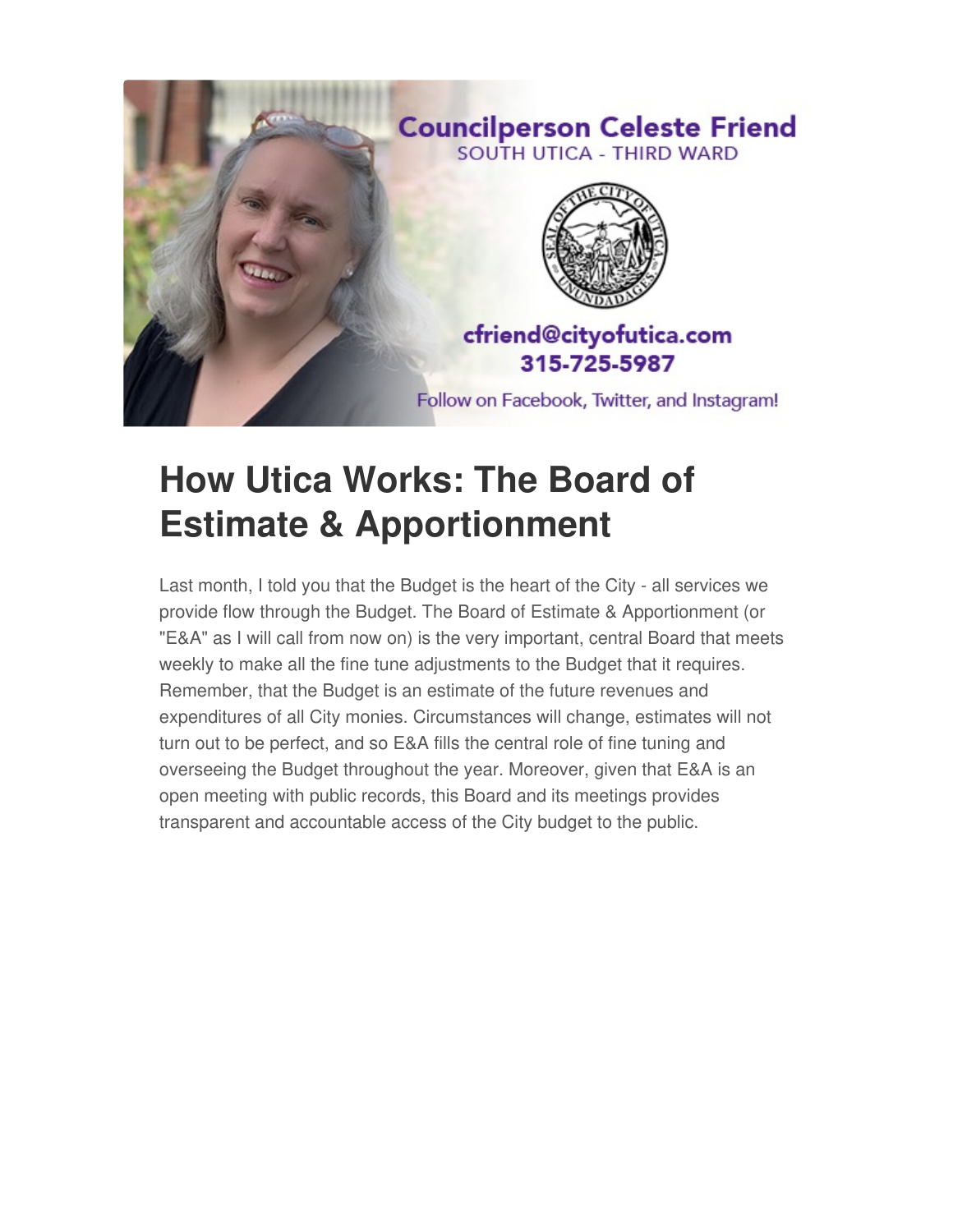

All of the E&A official Resolutions are bound together, year by year, and kept on a bookshelf for easy access *in the offices of the Department of Legislation*

## **The Who, When, What, and How of E&A**

E&A is mentioned a total of 46 times on 24 separate pages in The Charter of the City of Utica. From beginning to end, the authority of E&A is embedded throughout the most foundational set of laws that make us a City.

**Who is on E&A?** The Board of Estimate and Apportionment is made up of five people: The Mayor, the Comptroller, one Department Head appointed by the Mayor (and who must live in Utica), the President of the Common Council, and one member of the Common Council, chosen by a vote of a majority of the Council. This means that E&A tends to vote with the Mayor - since she or he chooses the Department Head, the Mayor only then needs the support of one other member of E&A to be able to command a majority of the votes.

**When does E&A meet?** Every Monday morning, rain or shine, at 9:15 in Council Chambers. E&A is a public meeting, so anyone is invited to attend. Although we occasionally change the day or time, it is very much the first official business of the City every week.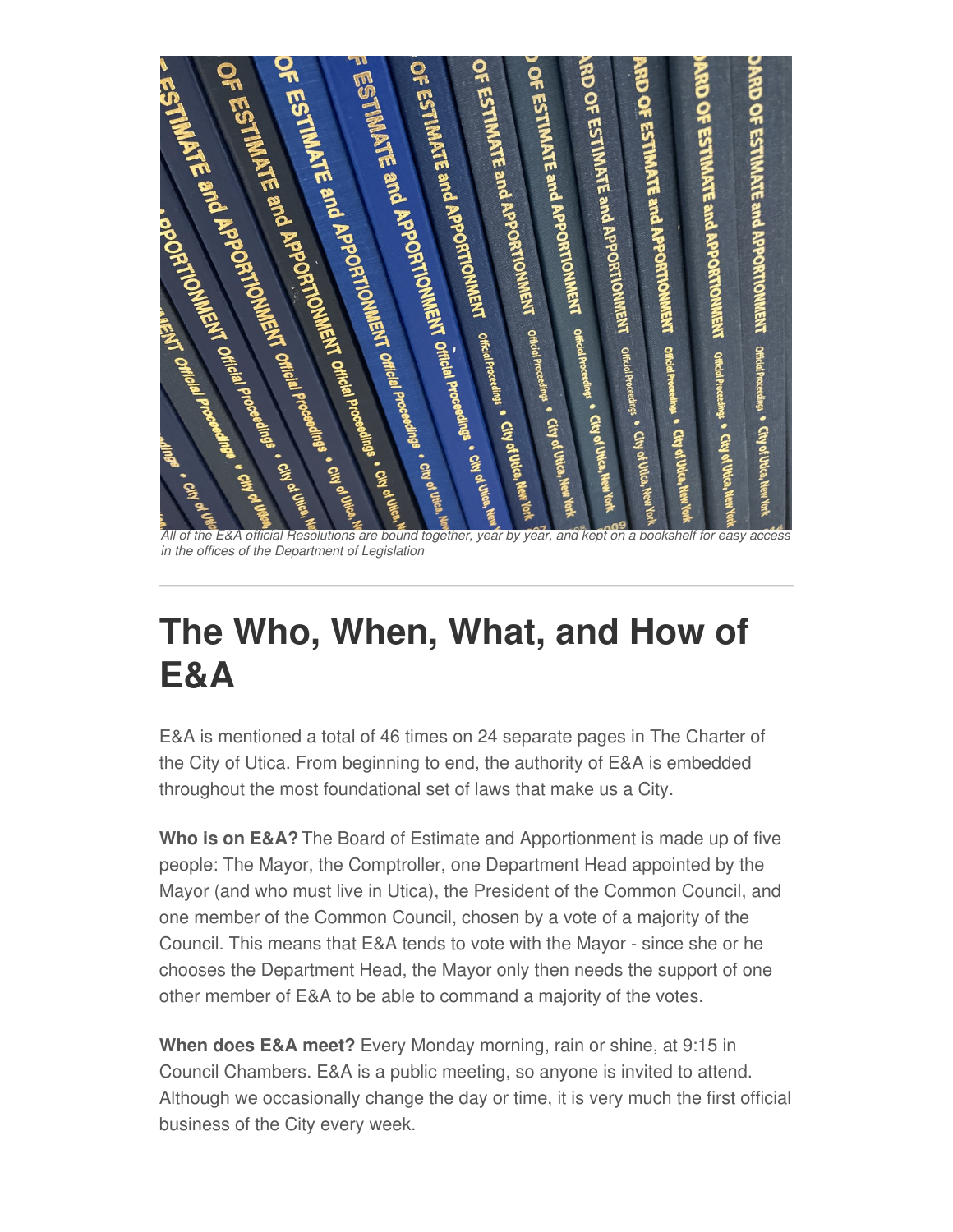**What Does E&A do?** E&A has a number of specific responsibilities:

**Set the salary of every City Officer**: - E&A sets the salaries of all City officers whose salaries are not determined directly by the Charter, including all Officers who are appointed by the Mayor.

**Create and Abolish Positions within the City:** All individual positions within the City Budget (in what we call the Table of Organization) have to be created and can be abolished by E&A. (Except for those within the Police and Fire Departments. Only the Common Council can increase or decrease the complement of those departments.) E&A has the authority to both set create/abolish those positions and to set the compensation for them. (For a recent example, I proposed a Budget amendment to increase the salary line for the Codes Department so that they could hire three new Codes Officers. Had that passed, it still would have been incumbent upon E&A to actually create those positions.)

**Waive Competitive Bidding:** When, for whatever reason, competitive bidding may be impractical or impossible, then the Common Council can waive such bidding, as long as it does so by a vote of 4/5 on a Resolution. E&A must then unanimously approve such a Resolution.

**Approve the Budget:** Every year, the Mayor is required to submit her or his proposed Budget to E&A no later than the first Monday in February. This is the first public presentation of the Budget. It must then approve its version of the Budget (either amended or not) no later than February 20th, after which it becomes the "E&A Approved Budget" and go to the Common Council to be reviewed, amended (or not), and passed (hopefully).

**Transfers of Funds:** Throughout the fiscal year, E&A authorizes, via Resolution, the transfer of funds. In other words, any time that money must be moved from one budget line to another, E&A must approve it. (And anytime that any transfer amount exceeds \$15,000 cumulatively for the fiscal year, then the Common Council must also approve the transfer.)

**Settle Lawsuits:** Occasionally, the City does get sued. E&A has the sole authority to approve settlements of lawsuits against the City.

So that's it, E&A in brief. I am really enjoying serving on this important Board. I am learning a great deal of exactly how our government works, and, in particular learning how Budgets are always, by their very nature, estimates that have to be constantly adjusted as they come in contact with the actual world, including such things as inflation and unexpected circumstances.